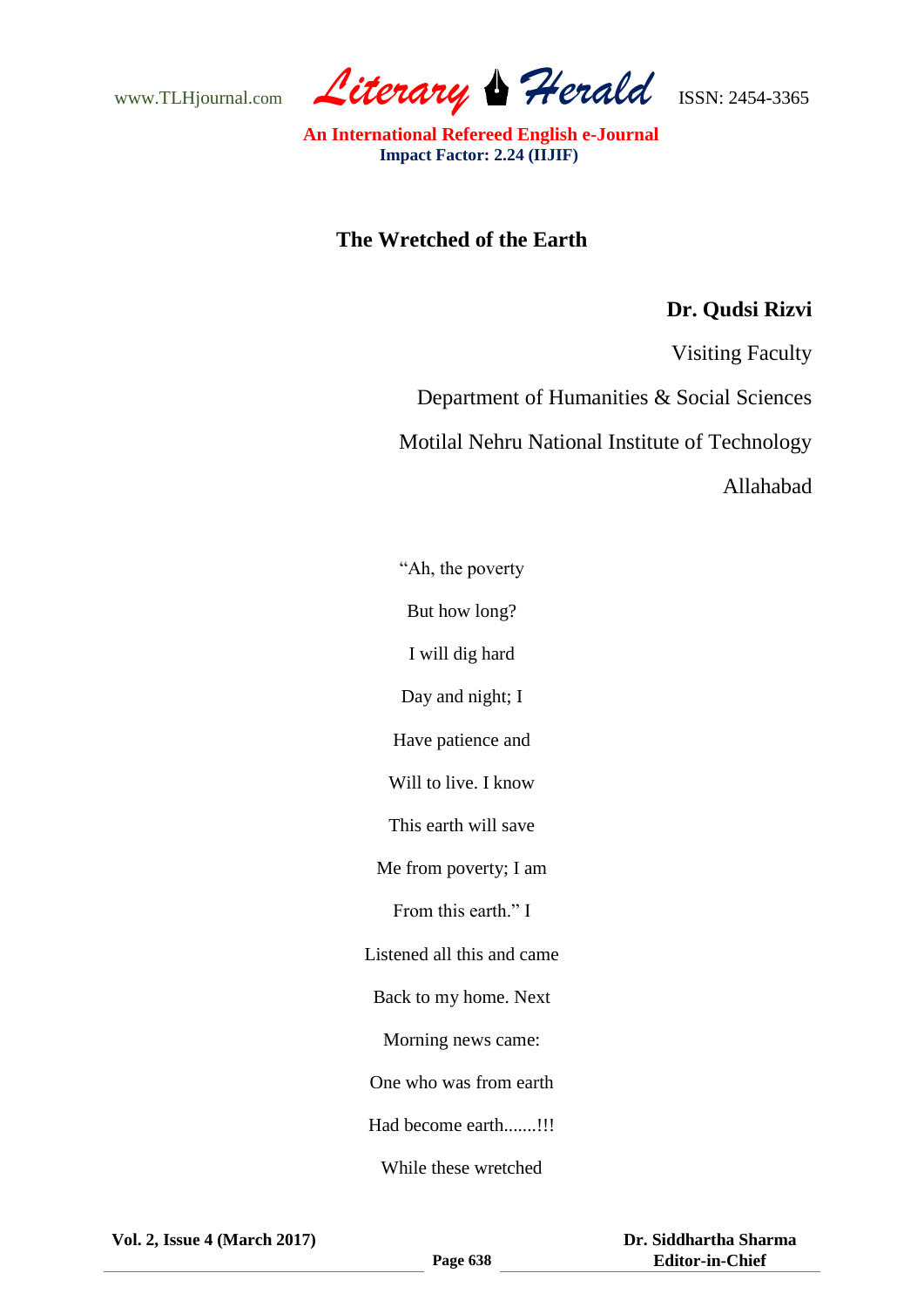www.TLHjournal.com Literary Herald **ISSN: 2454-3365** 

 **An International Refereed English e-Journal Impact Factor: 2.24 (IIJIF)**

> Of the earth die Some continue inventing Poverty, some are busy Making 'wants' and Manufacturing 'lies'. But a poor old thing Comes from the earth And becomes One

With it.........silently!!!

## **Search of an island**

So you resign And leave the task Unaccomplished; I doubt. Why? Don"t ask, I know How? Your face is a mirror Reflects your tender heart That glows and swells to youth When it accompanies feelings Full of love or being nearby That it idolizes and dotes on.